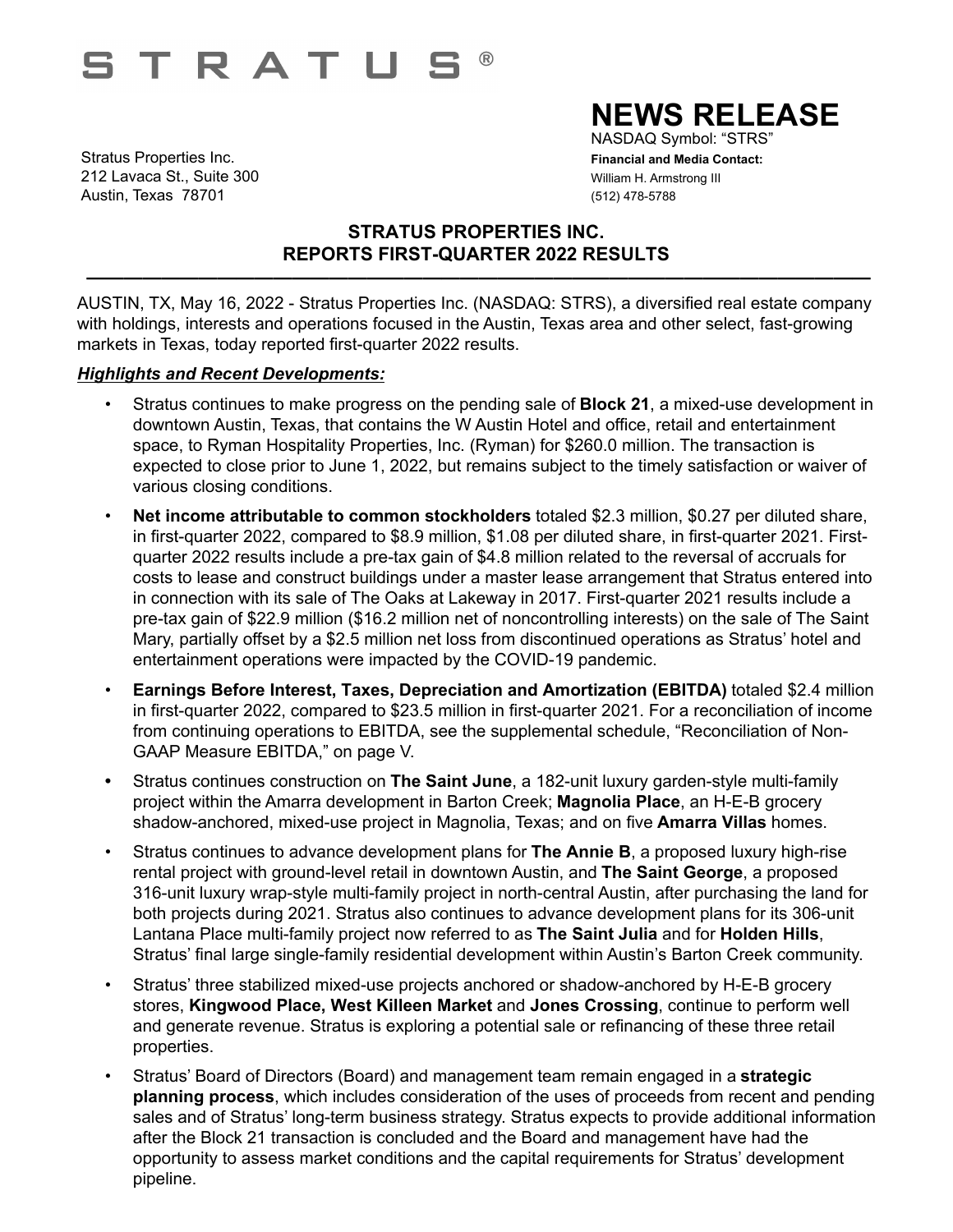**William H. Armstrong III, Chairman of the Board and Chief Executive Officer of Stratus, stated, "I am pleased with our team's outstanding dedication and focus on executing our strategy across all areas of our business. This quarter, we continued to successfully make progress on maximizing shareholder value through our ongoing projects and development pipeline by furthering projects at all levels of the development cycle.** 

**In recent months, we have made progress on our pending sale of Block 21. Construction continues on The Saint June and Magnolia Place. We also are advancing our development plans for our multi-family projects The Annie B, The Saint George and The Saint Julia, as well as Holden Hills, our final large single-family residential development in Barton Creek, which will be one of the largest projects we have ever undertaken. Stratus continues to be well-positioned to capitalize on exceptional value-creating opportunities in all stages of our development cycle, from acquiring land, obtaining permits and managing construction, to generating cash through sales, refinancing or leasing. I look forward to seeing all that we accomplish in 2022."**

#### *Summary Financial Results*

|                                                                                         | Three Months Ended March 31, |                                                         |                 |          |  |
|-----------------------------------------------------------------------------------------|------------------------------|---------------------------------------------------------|-----------------|----------|--|
|                                                                                         | 2022                         |                                                         |                 | 2021     |  |
|                                                                                         |                              | (In Thousands, Except Per Share Amounts)<br>(Unaudited) |                 |          |  |
| Revenues                                                                                |                              |                                                         |                 |          |  |
| <b>Real Estate Operations</b>                                                           | \$                           | 23                                                      | \$              | 6,560    |  |
| Leasing Operations                                                                      |                              | 3,080                                                   |                 | 4,818    |  |
| Corporate, eliminations and other                                                       |                              | (4)                                                     |                 | (4)      |  |
| Total consolidated revenue                                                              | \$                           | 3,099                                                   | \$              | 11,374   |  |
| Operating (loss) income                                                                 |                              |                                                         |                 |          |  |
| <b>Real Estate Operations</b>                                                           | \$                           | (1, 368)                                                | \$              | 2,136    |  |
| Leasing Operations                                                                      |                              | а<br>6,056                                              |                 | 24,153   |  |
| Corporate, eliminations and other                                                       |                              | (3, 167)                                                |                 | (4,306)  |  |
| Total consolidated operating income                                                     | $\frac{1}{2}$                | 1,521                                                   | \$              | 21,983   |  |
| Net income from continuing operations                                                   | \$                           | 1,812                                                   | \$              | 18,174   |  |
| Net income (loss) from discontinued operations                                          | \$                           | 375                                                     | \$              | (2,508)  |  |
| Net loss (income) attributable to noncontrolling interests in subsidiaries <sup>c</sup> | \$                           | 85                                                      | \$              | (6, 722) |  |
| Net income attributable to common stockholders                                          | \$                           | 2,272                                                   | \$              | 8,944    |  |
| Basic net income (loss) per share:                                                      |                              |                                                         |                 |          |  |
| Continuing operations                                                                   | \$                           | 0.23                                                    | \$              | 1.39     |  |
| Discontinued operations                                                                 |                              | 0.05                                                    |                 | (0.30)   |  |
|                                                                                         | $\overline{\$}$              | 0.28                                                    | $\overline{\$}$ | 1.09     |  |
| Diluted net income (loss) per share:                                                    |                              |                                                         |                 |          |  |
| Continuing operations                                                                   | \$                           | 0.23                                                    | \$              | 1.38     |  |
| Discontinued operations                                                                 |                              | 0.04                                                    |                 | (0.30)   |  |
|                                                                                         | $\overline{\$}$              | 0.27                                                    | $\overline{\$}$ | 1.08     |  |
| <b>EBITDA</b>                                                                           | \$                           | 2,398                                                   | \$              | 23,507   |  |
| Capital expenditures and purchases and development of real estate properties            | \$                           | 19,588                                                  | \$              | 3,498    |  |
| Weighted-average shares of common stock outstanding:                                    |                              |                                                         |                 |          |  |
| <b>Basic</b>                                                                            |                              | 8,251                                                   |                 | 8,223    |  |
| <b>Diluted</b>                                                                          |                              | 8,355                                                   |                 | 8,273    |  |

a. Includes a \$4.8 million pre-tax gain recognized on the reversal of accruals for costs to lease and construct buildings under a master lease arrangement that Stratus entered into in connection with its sale of The Oaks at Lakeway in 2017.

b. Includes a \$22.9 million pre-tax gain on the sale of The Saint Mary.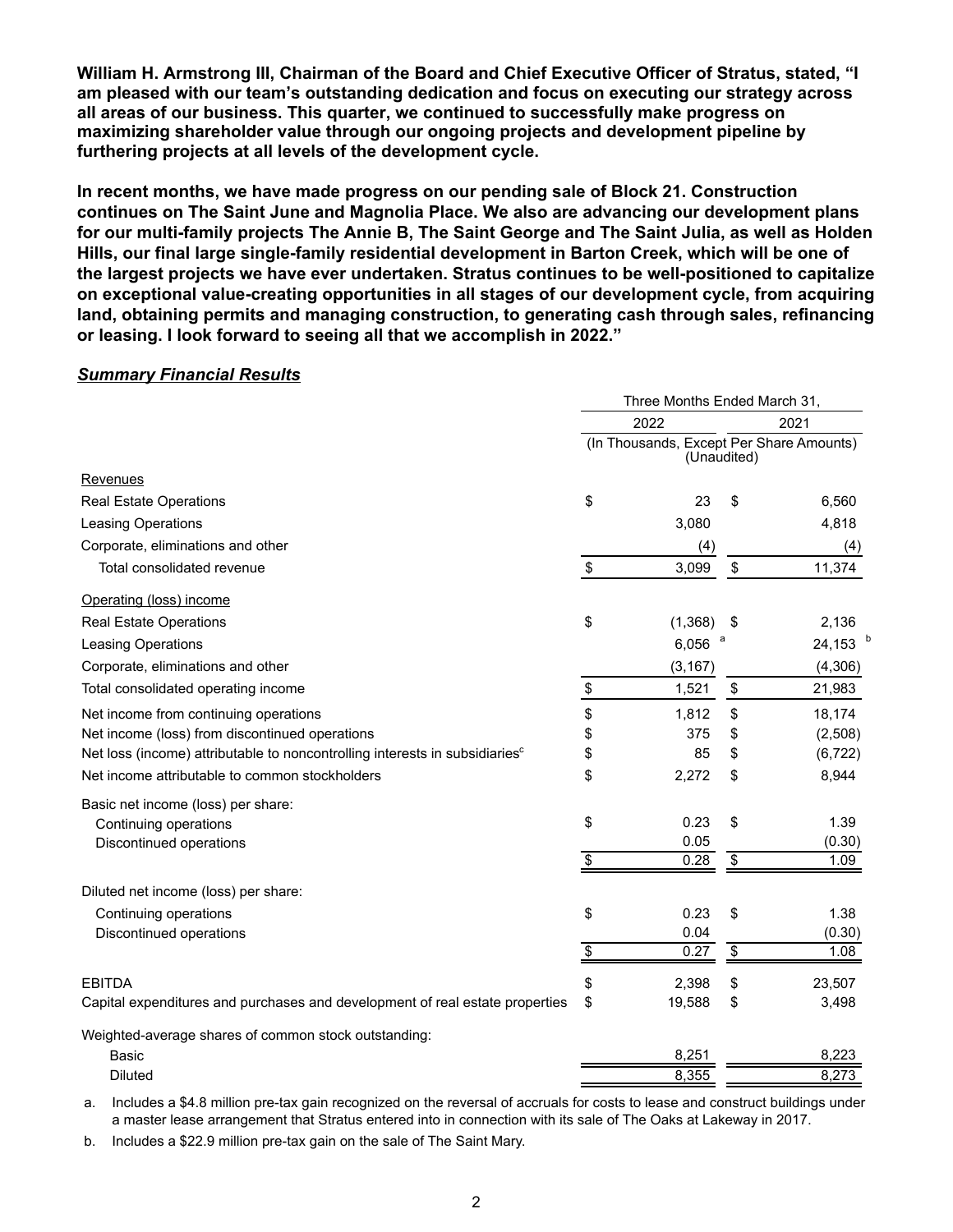c. Represents noncontrolling interest partners' share in the results of the consolidated projects in which they participate. In the first quarter of 2021, \$6.7 million relates to the gain from the sale of The Saint Mary allocated to noncontrolling interest owners.

#### *Continuing Operations*

The decrease in revenue and the operating loss from the **Real Estate Operations** segment in firstquarter 2022, compared to first-quarter 2021, reflects no sales in first-quarter 2022, as available inventory of developed properties in Stratus' Real Estate Operations segment is limited.

The decrease in revenue from the **Leasing Operations** segment in first-quarter 2022, compared to firstquarter 2021, primarily reflects the sale of The Santal in December 2021, partly offset by increased revenue at Lantana Place. The Santal had rental revenue of \$2.2 million in first-quarter 2021.

Operating income in first-quarter 2022 includes a \$4.8 million gain recognized on the reversal of accruals for costs to lease and construct buildings under a master lease arrangement that Stratus entered into in connection with its sale of The Oaks at Lakeway in 2017. In the first quarter of 2022, Stratus reassessed its plans with respect to construction of the remaining buildings on three remaining unleased pad sites subject to the master lease arrangement, and determined that it is less costly to continue to pay monthly rent under the master lease agreement until the lease expires in February 2027 than to execute leases and build the buildings. Refer to Stratus' Annual Report on Form 10-K for the year ended December 31, 2021, and Quarterly Report on Form 10-Q for the quarter ended March 31, 2022, each filed with the U.S. Securities and Exchange Commission (SEC) for additional information. Operating income in first-quarter 2021 included a \$22.9 million pre-tax gain on the sale of The Saint Mary.

### *Discontinued Operations*

Stratus continues to make progress on the pending sale of **Block 21** to Ryman for \$260.0 million. The transaction is expected to close prior to June 1, 2022, but remains subject to the timely satisfaction or waiver of various closing conditions, including the consent of the loan servicers to the purchaser's assumption of the existing mortgage loan, the consent of the hotel operator, an affiliate of Marriott, to the purchaser's assumption of the hotel operating agreement, the absence of a material adverse effect, and other customary closing conditions. The purchase price includes the purchaser's assumption of approximately \$137 million of existing mortgage debt and is subject to an expected downward adjustment of \$5.0 million. After closing costs and assumption of the outstanding Block 21 loan, the sale of Block 21 is expected to generate net pre-tax proceeds of approximately \$115 million and after-tax proceeds of approximately \$90 million before prorations, but including \$6.9 million to be escrowed for 12 months after closing. Stratus expects to record a pre-tax gain of approximately \$120 million upon the closing of the sale (approximately \$95 million after-tax).

**Hotel** revenues increased to \$5.9 million in first-quarter 2022, compared to \$2.1 million in first-quarter 2021, which is primarily a result of higher room reservations and food and beverage sales as the impacts of the COVID-19 pandemic had a significant impact on first-quarter 2021 results. First-quarter 2022 Hotel revenue was approximately 70 percent of pre-pandemic Hotel revenue in first-quarter 2019. Revenue per available room (RevPAR), which is calculated by dividing total room revenue by the average total rooms available, was \$165 in first-quarter 2022, compared to \$51 in first-quarter 2021.

**Entertainment** revenues increased to \$5.3 million in first-quarter 2022, compared to \$0.6 million in firstquarter 2021, primarily reflecting an increase in the number of events hosted at ACL Live and 3TEN ACL Live as the impacts of the COVID-19 pandemic had a significant impact on first-quarter 2021 results. First-quarter 2022 Entertainment revenue was approximately 10 percent greater than pre-pandemic Entertainment revenue in first-quarter 2019. ACL Live and 3TEN ACL Live are operating at full capacity.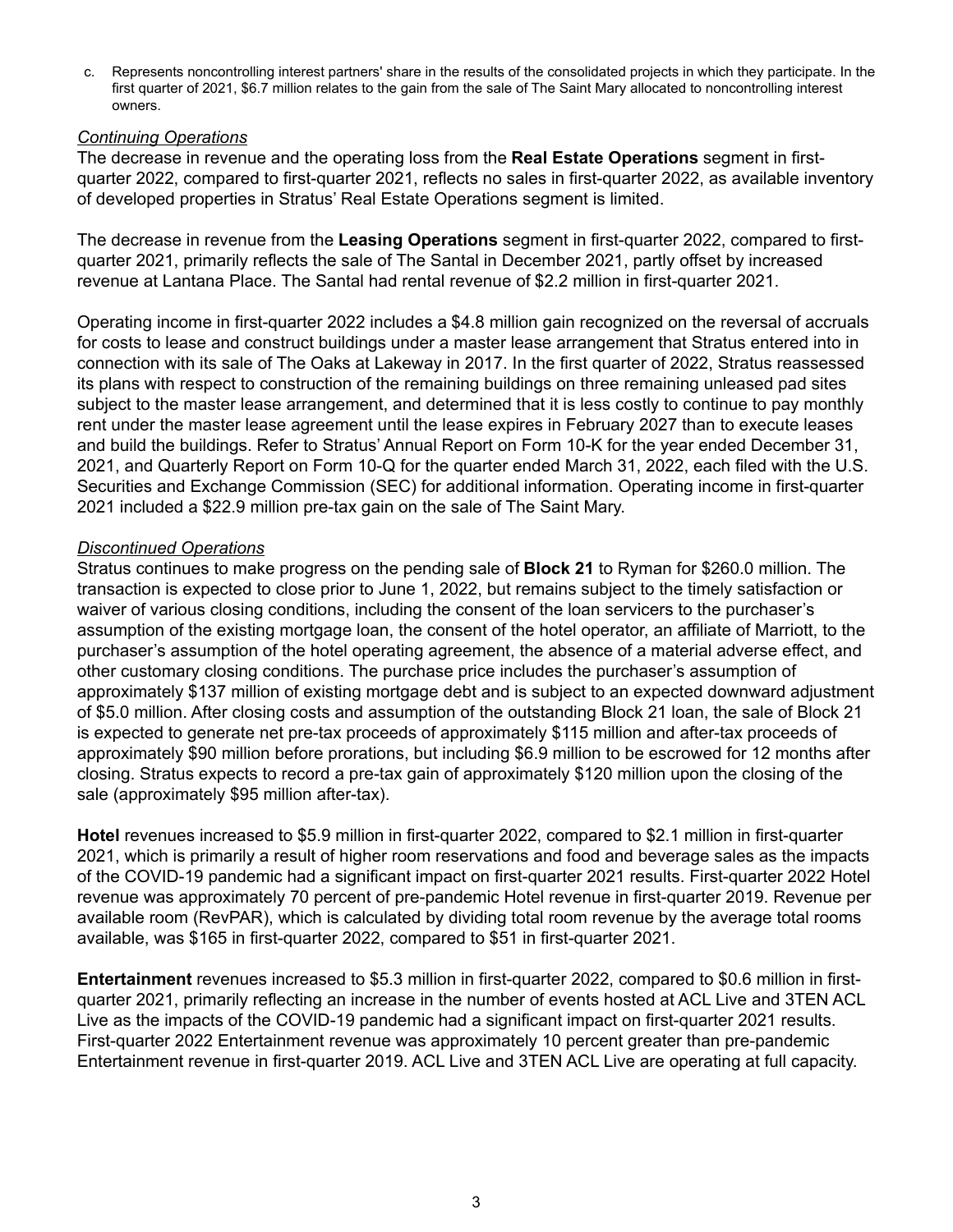## *Debt and Liquidity*

At March 31, 2022, consolidated debt totaled \$121.4 million and consolidated cash totaled \$12.3 million, compared with consolidated debt of \$106.6 million and consolidated cash of \$24.2 million at December 31, 2021. Consolidated debt at both dates excludes the Block 21 loan of approximately \$137 million. As of March 31, 2022, Stratus had \$49.7 million available under its \$60.0 million Comerica Bank credit facility, with a total of \$347 thousand of letters of credit committed against the credit facility. In April 2022, Stratus borrowed \$20.0 million on the credit facility, of which the majority of the funds were used to make a U.S. Federal tax payment for Stratus' 2021 tax liability.

Purchases and development of real estate properties (included in operating cash flows) and capital expenditures (included in investing cash flows) totaled \$19.6 million for the first three months of 2022, primarily related to the development of The Saint June, Magnolia Place and the Barton Creek properties, including Amarra Villas, compared with \$3.5 million for the first three months of 2021, primarily related to the development of Barton Creek properties, including Amarra Villas.

Stratus' Board and management team are engaged in a strategic planning process, which includes consideration of the uses of proceeds from recent and pending sales and of Stratus' long-term business strategy. Potential uses of proceeds may include a combination of further deleveraging, returning cash to shareholders and reinvesting in Stratus' project pipeline. Stratus expects to provide additional information after the Block 21 transaction is concluded and the Board and management have had the opportunity to assess market conditions and the capital requirements for Stratus' development pipeline.

Stratus projects that it will be able to meet its debt service and other cash obligations for at least the next 12 months. In May 2022, Stratus entered into an amendment with Comerica Bank to extend the maturity date of the Comerica Bank credit facility from September 27, 2022, to December 26, 2022. Stratus is in discussions with the lender to remove Holden Hills from the collateral pool for the facility, finance the Holden Hills project under a separate loan agreement and enter into a revised revolving credit facility with a lower borrowing limit secured by the remaining collateral under the facility. Stratus expects to be able to extend or refinance all of its loans prior to their maturity dates. No assurances can be given that the results anticipated by Stratus' projections will occur.

## ---------------------------------------------- *Conference Call Information*

Stratus will conduct an investor conference call to discuss its unaudited first-quarter 2022 financial and operating results today, May 16, 2022, at 11:00 a.m. Eastern Time. The public is invited to listen to the conference call by dialing (877) 418-4843 for domestic access and +1 (412) 902-6766 for international access. A replay of the conference call will be available until May 30, 2022, by dialing (877) 344-7529 for domestic access and by dialing +1 (412) 317-0088 for international access. Please use replay ID: 5742743. The replay will also be available on Stratus' website at stratusproperties.com until May 30, 2022.

 $\mathcal{L}_\text{max}$  , where  $\mathcal{L}_\text{max}$  is the set of  $\mathcal{L}_\text{max}$ 

#### *CAUTIONARY STATEMENT REGARDING FORWARD-LOOKING STATEMENTS AND REGULATION G DISCLOSURE.*

*This press release contains forward-looking statements in which Stratus discusses factors it believes may affect its future performance. Forward-looking statements are all statements other than statements of historical fact, such as plans, projections or expectations related to whether and when the sale of Block 21 will be completed, Stratus' estimated gain and net cash proceeds from the sale of Block 21 and potential uses of such proceeds, potential results of the Board and management's strategic planning process, the impacts of the COVID-19 pandemic, Stratus' ability to meet its future debt service and other cash obligations, future cash flows and liquidity, Stratus' expectations about the Austin and Texas real estate markets, the planning, financing, development, construction, completion and stabilization of Stratus' development projects, plans to sell, recapitalize, or refinance properties, future operational and financial performance, MUD reimbursements for infrastructure costs, regulatory matters, leasing activities, tax rates, the impact of inflation and interest rate changes, future capital expenditures and financing plans, possible joint ventures, partnerships, or other strategic relationships, other plans and objectives of management for future operations and development projects, and future dividend payments and share repurchases. The words "anticipate," "may," "can," "plan," "believe," "potential," "estimate," "expect," "project," "target," "intend," "likely," "will," "should," "to be" and any similar expressions and/or statements are intended to identify those assertions as forward-looking statements.*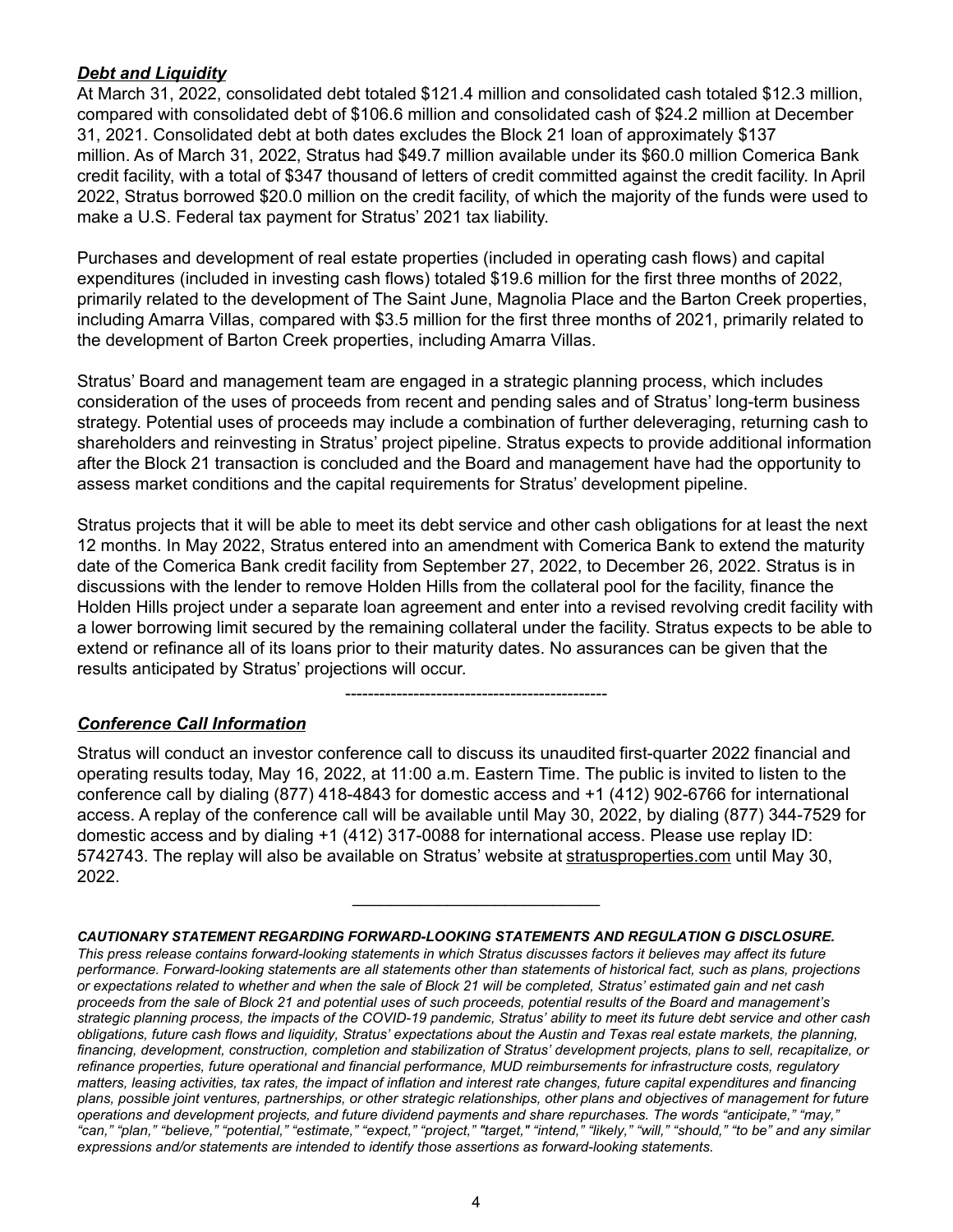*Under Stratus' Comerica Bank credit facility, Stratus is not permitted to repurchase its common stock in excess of \$1.0 million or pay dividends on its common stock without Comerica Bank's prior written consent. The declaration of dividends or decision to repurchase Stratus' common stock is at the discretion of Stratus' Board, subject to restrictions under Stratus' Comerica Bank credit facility, and will depend on Stratus' financial results, cash requirements, projected compliance with covenants in its debt agreements, outlook and other factors deemed relevant by the Board.*

*Stratus cautions readers that forward-looking statements are not guarantees of future performance, and its actual results may differ materially from those anticipated, expected, projected or assumed in the forward-looking statements. Important factors that can cause Stratus' actual results to differ materially from those anticipated in the forward-looking statements include, but are not limited to, the occurrence of any event, change or other circumstance that could delay the closing of the sale of Block 21, or result in the termination of the agreements to sell Block 21, the results of Stratus' Board and management's strategic planning process, the ongoing COVID-19 pandemic and any future major public health crisis, increases in inflation and interest rates, supply chain disruptions, declines in the market value of Stratus' assets, increases in operating costs, including real estate taxes and the cost of building materials and labor, Stratus' ability to pay or refinance its debt or comply with or obtain waivers of financial and other covenants in debt agreements and to meet other cash obligations, Stratus' ability to collect anticipated rental payments and close projected asset sales, the availability and terms of financing for development projects and other corporate purposes, Stratus' ability to enter into and maintain joint ventures, partnerships, or other strategic relationships, including risks associated with such joint ventures, Stratus' ability to implement its business strategy successfully, including its ability to develop, construct and sell or lease properties on terms its Board considers acceptable, market conditions or corporate developments that could preclude, impair or delay any opportunities with respect to plans to sell, recapitalize or refinance properties, Stratus' ability to obtain various entitlements and permits, a decrease in the demand for real estate in select markets in Texas where Stratus operates, changes in economic, market and business conditions, including as a result of the war in Ukraine, reductions in discretionary spending by consumers and businesses, competition from other real estate developers, the termination of sales contracts or letters of intent because of, among other factors, the failure of one or more closing conditions or market changes, the failure to attract customers or tenants for its developments or such customers' or tenants' failure to satisfy their purchase commitments or leasing obligations, changes in consumer preferences, industry risks, changes in laws, regulations or the regulatory environment affecting the development of real estate, opposition from special interest groups or local governments with respect to development projects, weather- and climate-related risks, loss of key personnel, environmental and litigation risks, cybersecurity incidents and other factors described in more detail under the heading "Risk Factors" in Stratus' Annual Report on Form 10-K for the year ended December 31, 2021, and Quarterly Report on Form 10-Q for the quarter ended March 31, 2022, each filed with the SEC.*

*This press release also includes EBITDA, which is not recognized under U.S. generally accepted accounting principles (GAAP). Stratus believes this measure can be helpful to investors in evaluating its business. EBITDA is a financial measure frequently used by securities analysts, lenders and others to evaluate Stratus' recurring operating performance. EBITDA is intended to be a performance measure that should not be regarded as more meaningful than a GAAP measure. Other companies may calculate EBITDA differently. As required by SEC Regulation G, a reconciliation of Stratus' net income from continuing operations to EBITDA is included in the supplemental schedule of this press release.*

*Investors are cautioned that many of the assumptions upon which Stratus' forward-looking statements are based are likely to change after the date the forward-looking statements are made. Further, Stratus may make changes to its business plans that could affect its results. Stratus cautions investors that it undertakes no obligation to update any forward-looking statements, which speak only as of the date made, notwithstanding any changes in its assumptions, business plans, actual experience, or other changes.*

A copy of this release is available on Stratus' website, stratusproperties.com.

# # #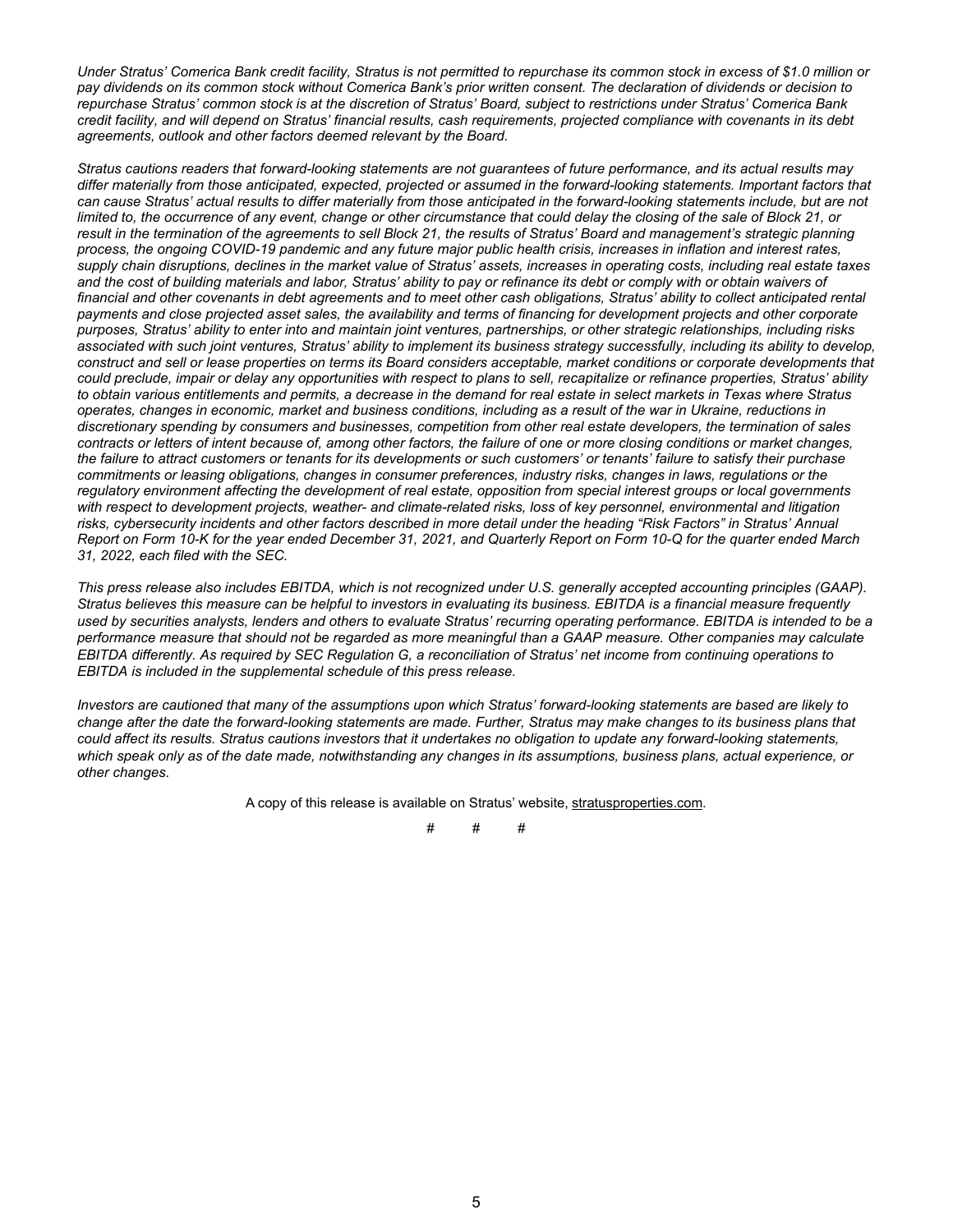## **STRATUS PROPERTIES INC. CONSOLIDATED STATEMENTS OF COMPREHENSIVE INCOME (Unaudited)**

(In Thousands, Except Per Share Amounts)

|                                                                                          | <b>Three Months Ended</b><br>March 31, |               |                 |                         |
|------------------------------------------------------------------------------------------|----------------------------------------|---------------|-----------------|-------------------------|
|                                                                                          |                                        |               |                 |                         |
|                                                                                          |                                        | 2022          |                 | 2021                    |
| Revenues:                                                                                |                                        |               |                 |                         |
| Real estate operations                                                                   | \$                                     | 19            | $\mathbb{S}$    | 6,556                   |
| Leasing operations                                                                       |                                        | 3,080         |                 | 4,818                   |
| <b>Total revenues</b>                                                                    |                                        | 3,099         |                 | 11,374                  |
| Cost of sales:                                                                           |                                        |               |                 |                         |
| Real estate operations                                                                   |                                        | 1,366         |                 | 4,360                   |
| Leasing operations                                                                       |                                        | 984           |                 | 2,052                   |
| Depreciation                                                                             |                                        | 873           |                 | 1,586                   |
| Total cost of sales                                                                      |                                        | 3,223         |                 | 7,998                   |
| General and administrative expenses                                                      |                                        | 3,167 $a$     |                 | 4,324                   |
| Gain on sale of assets                                                                   |                                        | $(4,812)^{b}$ |                 | $(22,931)$ <sup>c</sup> |
| Total                                                                                    |                                        | 1,578         |                 | (10, 609)               |
| Operating income                                                                         |                                        | 1,521         |                 | 21,983                  |
| Interest expense, net                                                                    |                                        | (15)          |                 | (1,056)                 |
| Loss on extinguishment of debt                                                           |                                        |               |                 | (63)                    |
| Other income, net                                                                        |                                        | 6             |                 | 3                       |
| Income before income taxes and equity in unconsolidated affiliates' loss                 |                                        | 1,512         |                 | 20,867                  |
| Benefit from (provision for) income taxes                                                |                                        | 302           |                 | (2,691)                 |
| Equity in unconsolidated affiliates' loss                                                |                                        | (2)           |                 | (2)                     |
| Net income from continuing operations                                                    |                                        | 1,812         |                 | 18,174                  |
| Net income (loss) from discontinued operations                                           |                                        | 375           |                 | (2,508)                 |
| Net income and total comprehensive income                                                |                                        | 2,187         |                 | 15,666                  |
| Total comprehensive loss (income) attributable to noncontrolling interests <sup>d</sup>  |                                        | 85            |                 | (6, 722)                |
| Net income and total comprehensive income attributable to common stockholders $\sqrt{$}$ |                                        | 2,272         | $\overline{\$}$ | 8,944                   |
| Basic net income per share attributable to common stockholders:                          |                                        |               |                 |                         |
| Continuing operations                                                                    | \$                                     | 0.23          | \$              | 1.39                    |
| Discontinued operations                                                                  |                                        | 0.05          |                 | (0.30)                  |
|                                                                                          | $\overline{\$}$                        | 0.28          | $\overline{\$}$ | 1.09                    |
|                                                                                          |                                        |               |                 |                         |
| Diluted net income per share attributable to common stockholders:                        |                                        |               |                 |                         |
| Continuing operations                                                                    | \$                                     | 0.23          | \$              | 1.38                    |
| Discontinued operations                                                                  |                                        | 0.04          |                 | (0.30)                  |
|                                                                                          | $\overline{\$}$                        | 0.27          | $\overline{\$}$ | 1.08                    |
| Weighted-average shares of common stock outstanding:                                     |                                        |               |                 |                         |
| <b>Basic</b>                                                                             |                                        | 8,251         |                 | 8,223                   |
| <b>Diluted</b>                                                                           |                                        | 8,355         |                 | 8,273                   |
|                                                                                          |                                        |               |                 |                         |

a. The decrease in first-quarter 2022, compared to first-quarter 2021, is primarily the result of \$0.8 million incurred in firstquarter 2021 for consulting, legal and public relation costs for Stratus' successful proxy contest and the real estate investment trust (REIT) exploration process as well as a \$0.5 million decrease in employee incentive compensation costs associated with the Profit Participation Incentive Plan.

- b. Represents a pre-tax gain recognized on the reversal of accruals for costs to lease and construct buildings under a master lease arrangement that Stratus entered into in connection with its sale of The Oaks at Lakeway in 2017.
- c. Represents the pre-tax gain on the January 2021 sale of The Saint Mary.
- d. Represents noncontrolling interest partners' share in the results of the consolidated projects in which they participate. In the first quarter of 2021, \$6.7 million relates to the gain from the sale of The Saint Mary allocated to noncontrolling interest owners.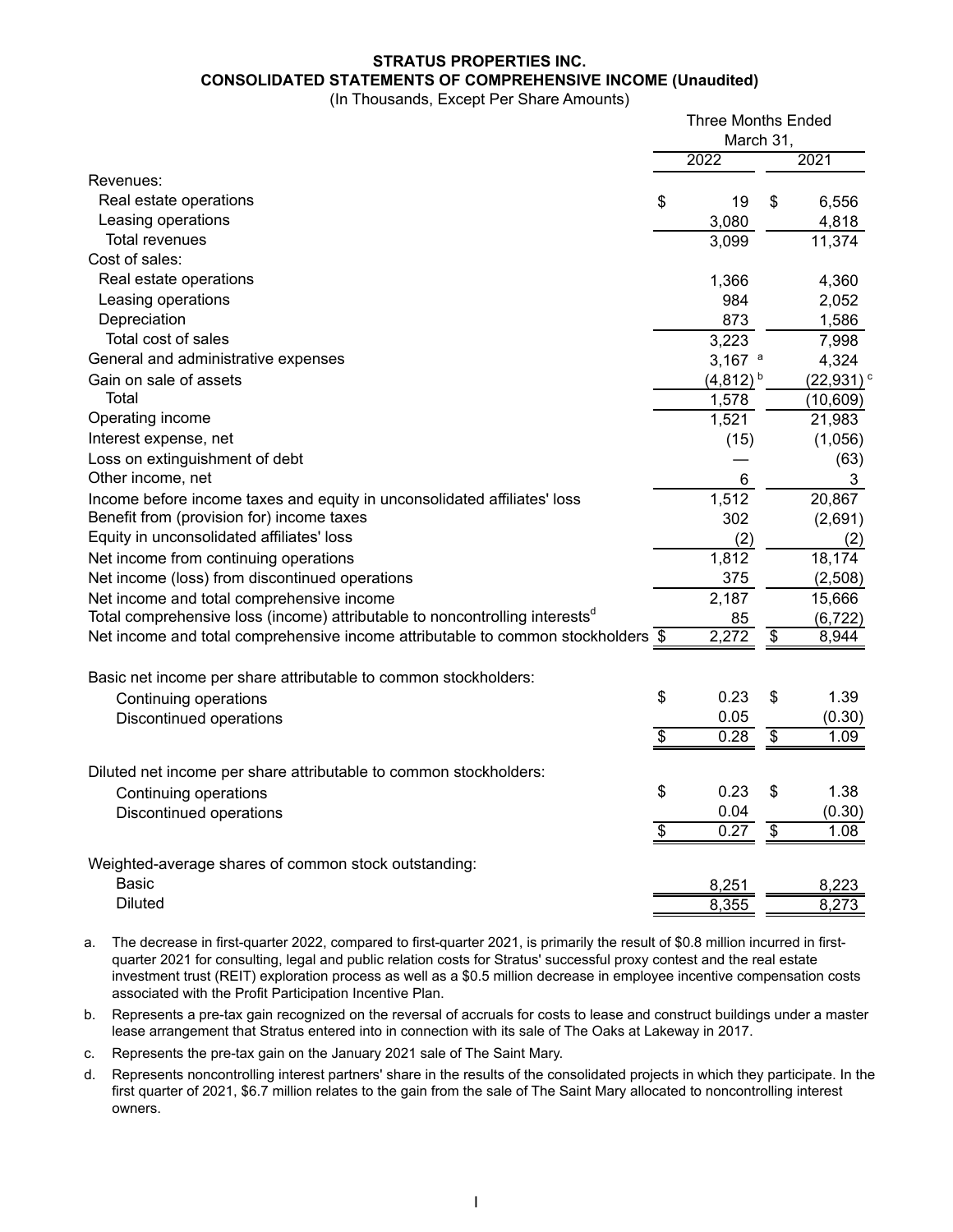# **STRATUS PROPERTIES INC. CONSOLIDATED BALANCE SHEETS (Unaudited)**

(In Thousands)

|                                                     |                | March 31,<br>2022 |                   |           |
|-----------------------------------------------------|----------------|-------------------|-------------------|-----------|
| ASSETS                                              |                |                   |                   |           |
| Cash and cash equivalents                           | \$             | 12,273            | \$                | 24,229    |
| Restricted cash                                     |                | 10,859            |                   | 18,294    |
| Real estate held for sale                           |                | 1,773             |                   | 1,773     |
| Real estate under development                       |                | 206,191           |                   | 181,224   |
| Land available for development                      |                | 34,816            |                   | 40,659    |
| Real estate held for investment, net                |                | 89,760            |                   | 90,284    |
| Lease right-of-use assets                           |                | 10,460            |                   | 10,487    |
| Deferred tax assets                                 |                | 4,843             |                   | 6,009     |
| Other assets                                        |                | 22,621            |                   | 17,214    |
| Assets held for sale - discontinued operations      |                | 151,172           |                   | 151,053   |
| <b>Total assets</b>                                 | $\mathfrak{S}$ | 544,768           | $\boldsymbol{\$}$ | 541,226   |
| <b>LIABILITIES AND EQUITY</b>                       |                |                   |                   |           |
| Liabilities:                                        |                |                   |                   |           |
| Accounts payable                                    | \$             | 14,573            | \$                | 14,118    |
| Accrued liabilities, including taxes                |                | 19,682            |                   | 22,069    |
| Debt                                                |                | 121,446           |                   | 106,648   |
| Lease liabilities                                   |                | 14,135            |                   | 13,986    |
| Deferred gain                                       |                | 4,274             |                   | 4,801     |
| <b>Other liabilities</b>                            |                | 10,381            |                   | 17,894    |
| Liabilities held for sale - discontinued operations |                | 149,717           |                   | 153,097   |
| <b>Total liabilities</b>                            |                | 334,208           |                   | 332,613   |
| Commitments and contingencies                       |                |                   |                   |           |
| Equity:                                             |                |                   |                   |           |
| Stockholders' equity:                               |                |                   |                   |           |
| Common stock                                        |                | 94                |                   | 94        |
| Capital in excess of par value of common stock      |                | 188,971           |                   | 188,759   |
| Accumulated deficit                                 |                | (6,691)           |                   | (8,963)   |
| Common stock held in treasury                       |                | (22, 205)         |                   | (21, 753) |
| Total stockholders' equity                          |                | 160,169           |                   | 158,137   |
| Noncontrolling interests in subsidiaries            |                | 50,391            |                   | 50,476    |
| <b>Total equity</b>                                 |                | 210,560           |                   | 208,613   |
| Total liabilities and equity                        | \$             | 544,768           | \$                | 541,226   |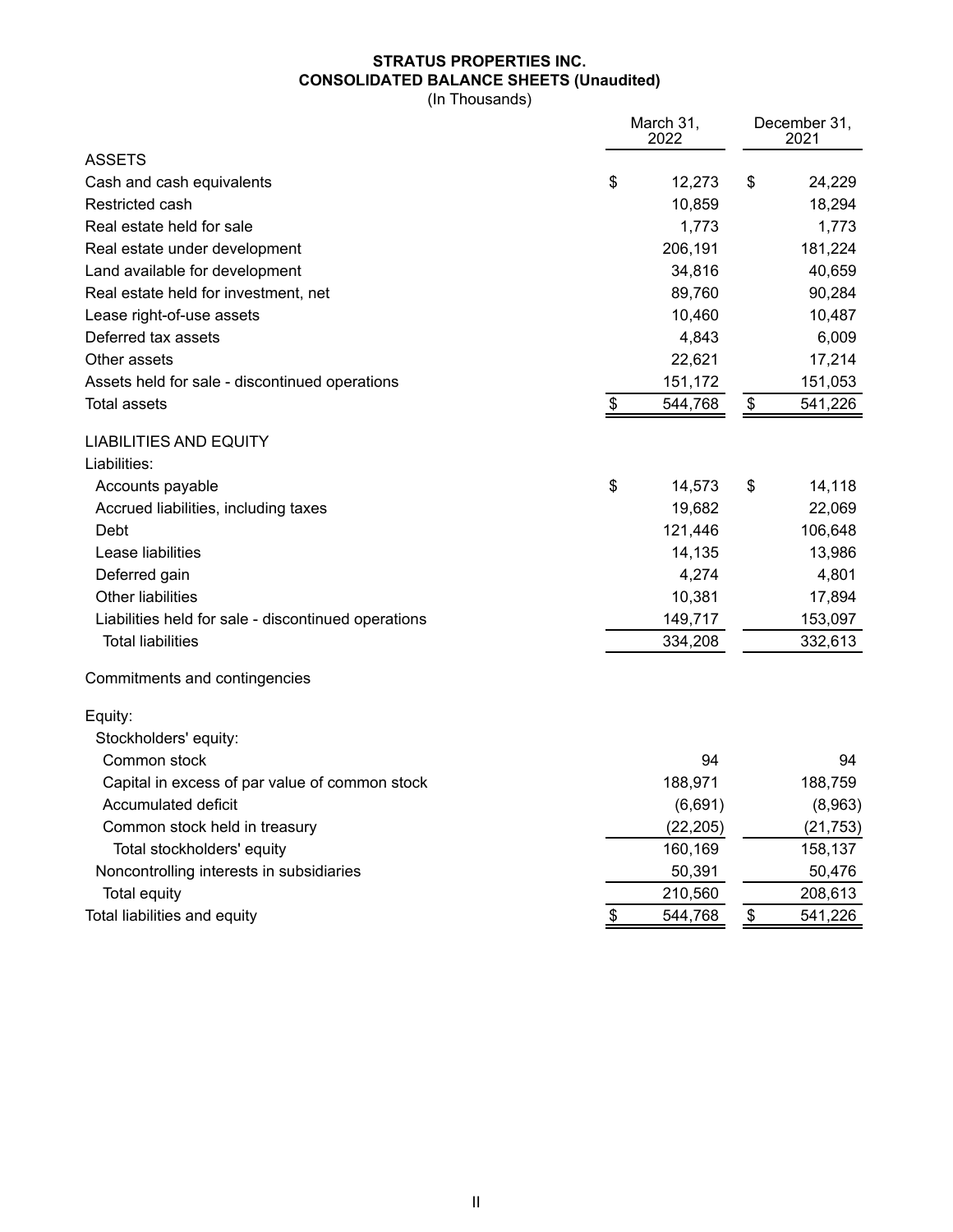## **STRATUS PROPERTIES INC. CONSOLIDATED STATEMENTS OF CASH FLOWS (Unaudited)**

(In Thousands)

|                                                                               | <b>Three Months Ended</b><br>March 31, |            |    |           |
|-------------------------------------------------------------------------------|----------------------------------------|------------|----|-----------|
|                                                                               |                                        |            |    |           |
|                                                                               |                                        | 2022       |    | 2021      |
| Cash flow from operating activities:                                          |                                        |            |    |           |
| Net income                                                                    | \$                                     | $2,187$ \$ |    | 15,666    |
| Adjustments to reconcile net income to net cash used in operating activities: |                                        |            |    |           |
| Depreciation                                                                  |                                        | 873        |    | 3,002     |
| Cost of real estate sold                                                      |                                        |            |    | 3,112     |
| Gain on sale of assets                                                        |                                        | (4, 812)   |    | (22, 931) |
| Loss on extinguishment of debt                                                |                                        |            |    | 63        |
| Amortization of debt issuance costs and stock-based compensation              |                                        | 515        |    | 529       |
| Equity in unconsolidated affiliates' loss                                     |                                        | 2          |    | 2         |
| Deferred income taxes                                                         |                                        | 1,167      |    |           |
| Purchases and development of real estate properties                           |                                        | (4,864)    |    | (2,489)   |
| (Increase) decrease in other assets                                           |                                        | (5,559)    |    | 238       |
| Decrease in accounts payable, accrued liabilities, deposits and other         |                                        | (7,629)    |    | (7, 563)  |
| Net cash used in operating activities                                         |                                        | (18, 120)  |    | (10, 371) |
| Cash flow from investing activities:                                          |                                        |            |    |           |
| Capital expenditures                                                          |                                        | (14, 724)  |    | (1,009)   |
| Proceeds from sale of assets                                                  |                                        |            |    | 59,488    |
| Payments on master lease obligations                                          |                                        | (182)      |    | (270)     |
| Other, net                                                                    |                                        |            |    | (5)       |
| Net cash (used in) provided by investing activities                           |                                        | (14,906)   |    | 58,204    |
| Cash flow from financing activities:                                          |                                        |            |    |           |
| Borrowings from credit facility                                               |                                        | 10,000     |    | 17,000    |
| Payments on credit facility                                                   |                                        |            |    | (26, 227) |
| Borrowings from project loans                                                 |                                        | 5,111      |    | 458       |
| Payments on project and term loans                                            |                                        | (1, 172)   |    | (28, 708) |
| Stock-based awards net payments                                               |                                        | (452)      |    | (157)     |
| Distributions to noncontrolling interests                                     |                                        |            |    | (13,087)  |
| Financing costs                                                               |                                        | (17)       |    | (53)      |
| Net cash provided by (used in) financing activities                           |                                        | 13,470     |    | (50, 774) |
| Net decrease in cash, cash equivalents and restricted cash                    |                                        | (19, 556)  |    | (2,941)   |
| Cash, cash equivalents and restricted cash at beginning of year               |                                        | 70,139     |    | 34,183    |
| Cash, cash equivalents and restricted cash at end of period                   | \$                                     | 50,583     | \$ | 31,242    |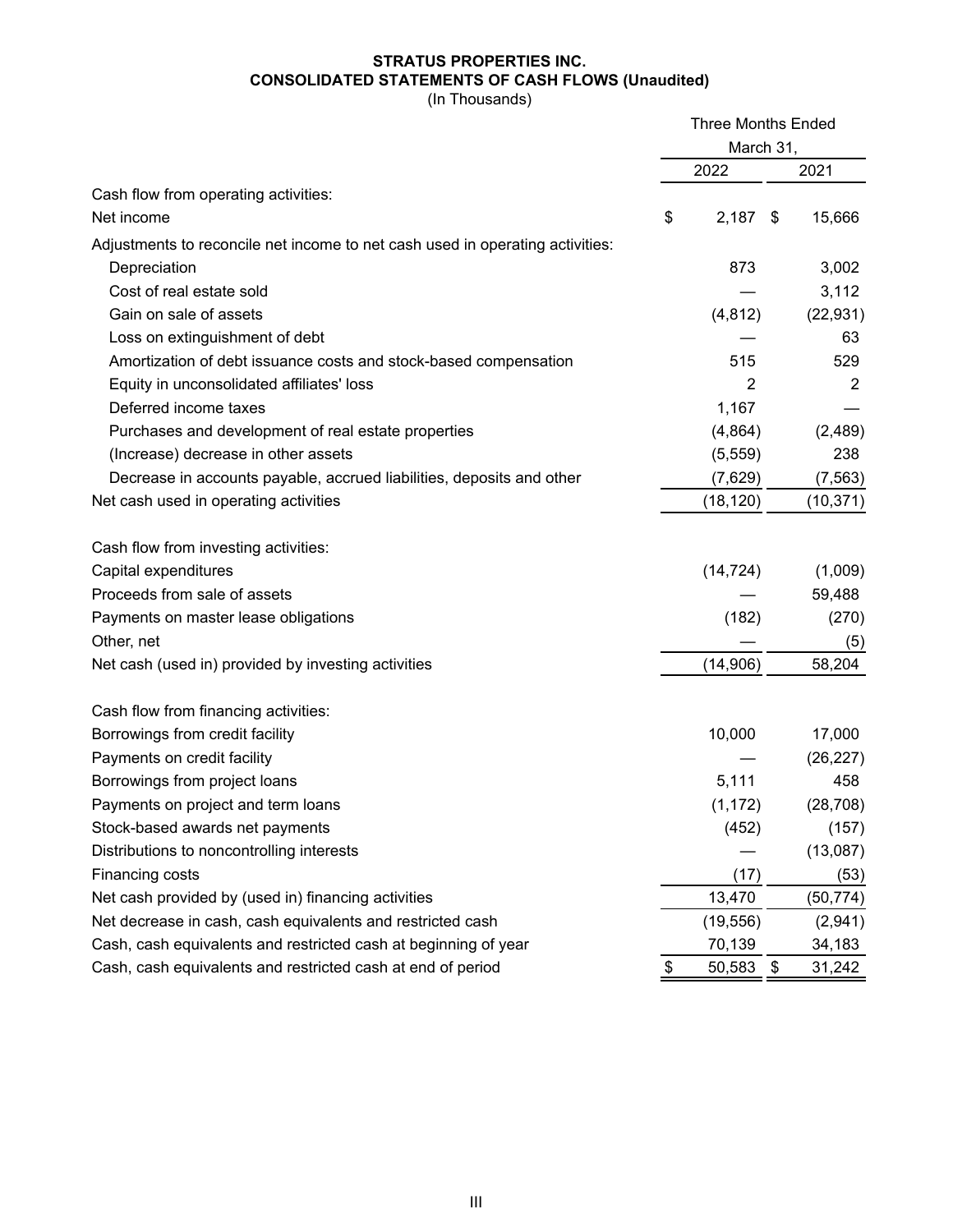#### **STRATUS PROPERTIES INC. BUSINESS SEGMENTS**

As a result of the pending sale of Block 21, Stratus currently has two operating segments: Real Estate Operations and Leasing Operations. Block 21, which encompassed Stratus' hotel and entertainment segments, along with some leasing operations, is reflected as discontinued operations.

The Real Estate Operations segment is comprised of Stratus' real estate assets (developed for sale, under development and available for development), which consists of its properties in Austin, Texas (including the Barton Creek community; the Circle C community; the Lantana community, including a portion of Lantana Place planned for a multi-family phase, and the land for The Saint George and The Annie B); in Lakeway, Texas, located in the greater Austin area (Lakeway); in College Station, Texas (a portion of Jones Crossing and vacant pad sites); in Killeen, Texas (one vacant pad site at West Killeen Market); and in Magnolia, Texas (Magnolia Place), Kingwood, Texas (land for future multi-family development, for which a sale is pending, and a vacant pad site) and New Caney, Texas (New Caney), located in the greater Houston area.

The Leasing Operations segment is comprised of Stratus' real estate assets, both residential and commercial, that are leased or available for lease and includes West Killeen Market, Lantana Place, Kingwood Place and the completed portion of Jones Crossing. The segment also included The Saint Mary until its sale in January 2021 and The Santal until its sale in December 2021.

Stratus uses operating income or loss to measure the performance of each segment. General and administrative expenses, which primarily consist of employee salaries, wages and other costs, are managed on a consolidated basis and are not allocated to Stratus' operating segments. The following segment information reflects management determinations that may not be indicative of what the actual financial performance of each segment would be if it were an independent entity.

Segment information presented below was prepared on the same basis as Stratus' consolidated financial statements (in thousands).

|                                                                                 | <b>Real Estate</b><br>Operations <sup>a</sup> | Leasing<br>Operations   |    | Corporate,<br>Eliminations<br>and Other <sup>b</sup> | Total     |
|---------------------------------------------------------------------------------|-----------------------------------------------|-------------------------|----|------------------------------------------------------|-----------|
| Three Months Ended March 31, 2022:                                              |                                               |                         |    |                                                      |           |
| Revenues:                                                                       |                                               |                         |    |                                                      |           |
| Unaffiliated customers                                                          | \$<br>19                                      | \$<br>3,080             | \$ | \$                                                   | 3,099     |
| Intersegment                                                                    | 4                                             |                         |    | (4)                                                  |           |
| Cost of sales, excluding depreciation                                           | 1,366                                         | 984                     |    |                                                      | 2,350     |
| Depreciation                                                                    | 25                                            | 852                     |    | (4)                                                  | 873       |
| General and administrative expenses                                             |                                               |                         |    | 3,167 $\degree$                                      | 3,167     |
| Gain on sale of assets                                                          |                                               | (4, 812)                |    |                                                      | (4, 812)  |
| Operating (loss) income                                                         | \$<br>(1, 368)                                | \$<br>6,056             | \$ | (3, 167)<br>\$                                       | 1,521     |
| Capital expenditures and purchases and development of real<br>estate properties | \$<br>4,864                                   | \$<br>14,542            | \$ | 182<br>S                                             | 19,588    |
| Total assets at March 31, 2022                                                  | 254,212                                       | 106,652                 |    | 183,904 <sup>e</sup>                                 | 544,768   |
| Three Months Ended March 31, 2021:                                              |                                               |                         |    |                                                      |           |
| Revenues:                                                                       |                                               |                         |    |                                                      |           |
| Unaffiliated customers                                                          | \$<br>6,556                                   | \$<br>4,818             | S  | \$                                                   | 11,374    |
| Intersegment                                                                    | 4                                             |                         |    | (4)                                                  |           |
| Cost of sales, excluding depreciation                                           | 4,360                                         | 2,052                   |    |                                                      | 6,412     |
| Depreciation                                                                    | 64                                            | 1,544                   |    | (22)                                                 | 1,586     |
| General and administrative expenses                                             |                                               |                         |    | 4,324                                                | 4,324     |
| Gain on sale of assets                                                          |                                               | $(22,931)$ <sup>f</sup> |    |                                                      | (22, 931) |
| Operating income (loss)                                                         | \$<br>2,136                                   | \$<br>24,153            | \$ | (4, 306)<br>\$                                       | 21,983    |
| Capital expenditures and purchases and development of real<br>estate properties | \$<br>2,489                                   | \$<br>902               | \$ | 107<br>\$                                            | 3,498     |
| Total assets at March 31, 2021                                                  | 161,488                                       | 180,758 <sup>9</sup>    |    | 159,625 <sup>e</sup>                                 | 501,871   |

a. Includes sales commissions and other revenues together with related expenses.

b. Includes consolidated general and administrative expenses and eliminations of intersegment amounts.